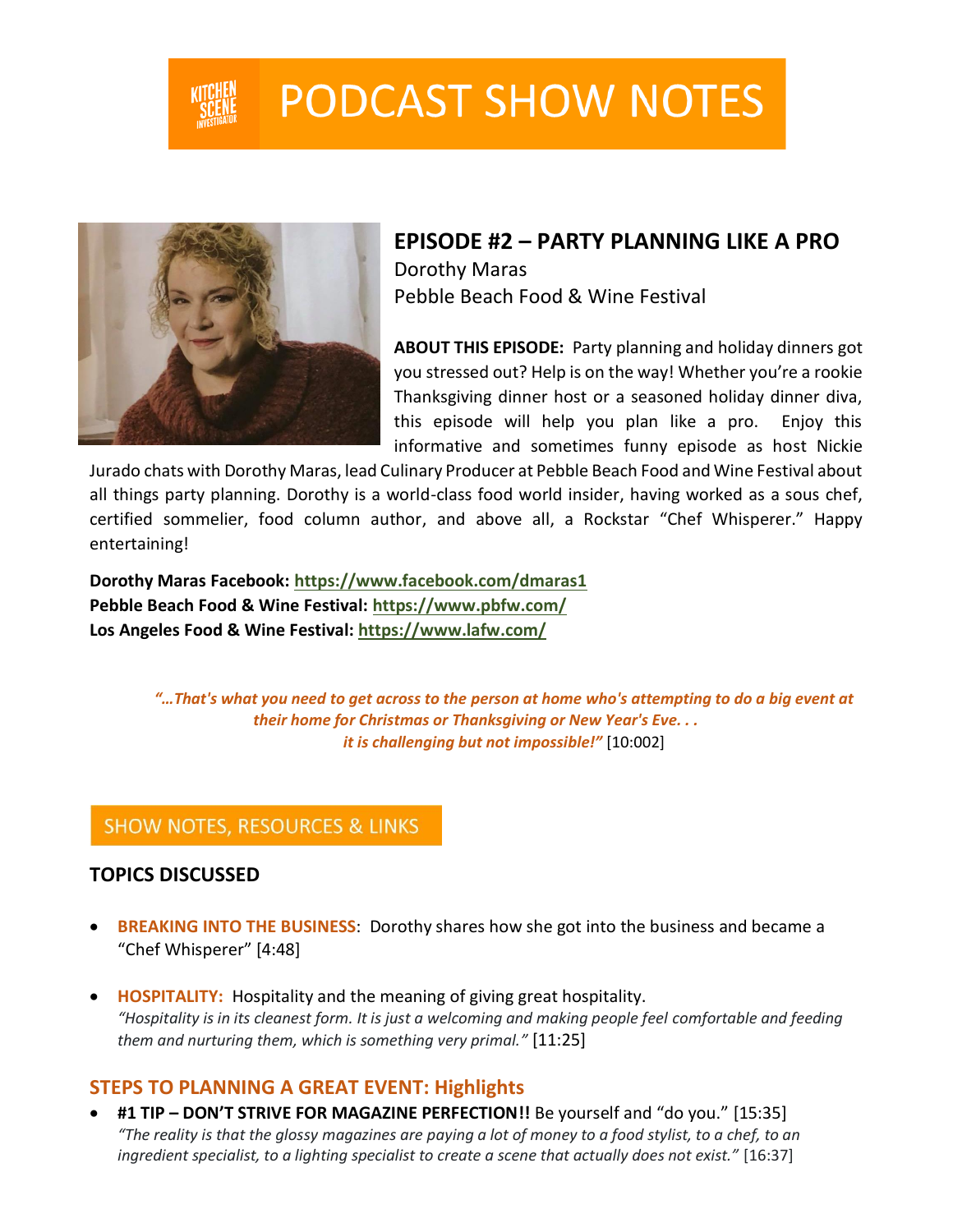## **STEPS TO PLANNING A GREAT EVENT:** *Highlights Continued . . .*

- **WHERE TO BEGIN:** Break it down to its parts (quote + time code)
- **KNOW YOUR ENVIRONMENT:** Take into consideration your environment, space, and table size. "*Knowing your environment, I think is so empowering. And one thing that you mentioned when we were first talking was in that environment, know how your guests are going to move through the environment."* [12:58]
- **MENU PLANNING:** Keep it simple to execute it well! [15:57] Consider hors d'oeuvres that are not temperature sensitive. A premade a **signature cocktail** that you make in a batch and is easy to pour. *"Keep it very simple. You can dress it up. It's easy to outsource pieces of what you're doing, especially for a Thanksgiving meal. Outsource things that are time consuming and other people can do better than you."* [21:27]
- **KNOW YOUR AUDIENCE:** Take into consideration your audience and their preferences. (quote + time code about knowing what your family eats)
- **DESIGNING YOUR** *LIFE MENU***:** Nickie introduces her concept of compiling your own "life menu." "*I believe from the bottom of my heart…design your own life menu from the time you go to college or you*  take your first job, start compiling the dishes that you're good at. Like learn to be good at 20 things and call *it a day!"* [19:59]
- **SETTING UP FOR SUCCESS:** Set your table in advance. Count your cooking gear, plates, service spoons, etc. "*I do it usually the night before, the night before, because I want to make sure I have all the serving pieces. All of the glassware, everything where it needs to be. And I'm not looking for that while I'm trying to engineer what's coming out kitchen*." [18:16]
- **SHOPPING LISTS, PORTIONS AND WHAT TO BUY:** Draw up your menu, number of guests, then determine how much you need to cook and ingredients to buy. Develop a THOROUGH shopping list by categories. [24:47] On calculating portions. [31:40]
- **INVOLVE YOUR GUESTS:** Involve your guests in the experience and give them something to do. *"My mom, who was very good at entertaining, always told us that people like to feel useful. And so to include them not say, oh, just sit down and I'll do everything, we can do that to a certain degree. However, you know, if somebody is good at something, let them chop something. Let them whip the whipped cream…"* [13:21]
- **PRINT THE MENU:** Printing the menu pays homage to the dishes and guest contributions. [36:26] Nickie also discusses how this can help you photograph your cooking process and capturing "notes for next year." [38:53]
- **PLAN OUT YOUR STOVE TOP:** Planning out your stove top and which pan/pot will go where and at what time will help divert disaster. Dorothy explains the details of this planning. [47:27]
- **HOLDING FOOD SAFETY ZONE:** Nickie and Dorothy discuss the holding food danger zone: 40 140 degrees Fahrenheit. [55:54]